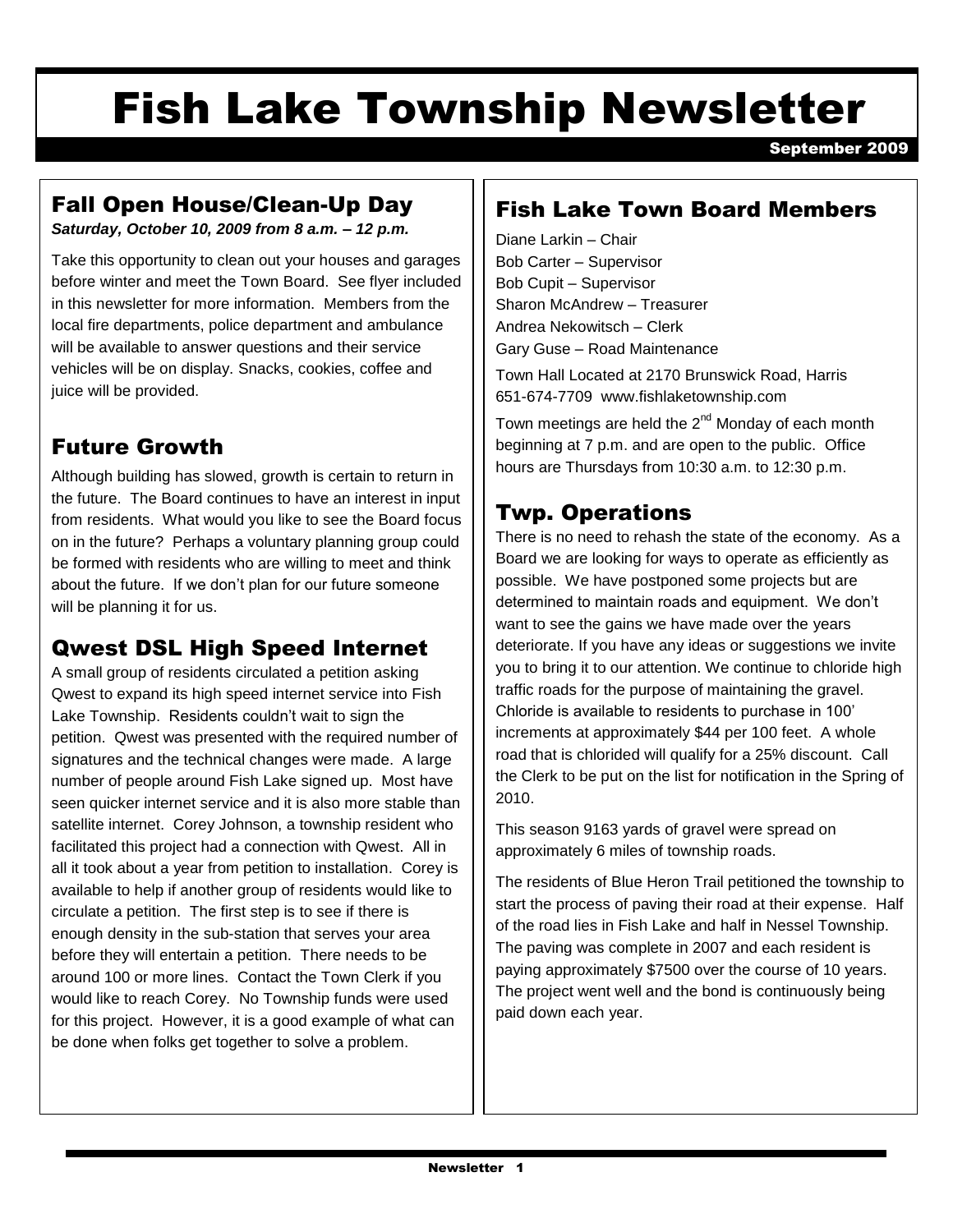## A New Mound System

The new septic mound has been installed. We have had to pump the old tank several times a year which is costly. The old system probably never met code requirements. When the sewage line was uncovered it was found to be lightweight plastic pipe and not schedule 40 as it should have been Consequently the pipe was broken and had pulled apart.

## Township Security

The Board has been concerned about security. There has never been any cash kept in the township offices but there are some very old irreplaceable historic documents. Also private employee records, simple day to day operating records and office equipment. Historic and irreplaceable documents are now stored in a fireproof unit. Doors and locks have also been replaced. It is a shame to have to spend the money but it is a responsibility that can't be ignored. It is now recommended that you NOT put your name on your mailbox. However, it is very important to have your house numbers prominently displayed with reflecting material.

#### Donate Old or Unwanted Cell Phones

Our Senior Citizens can put old cell phones to good use. If you have one to donate please call Dawn Cash of the Chisago County Senior Center at 651-674-8658. Or bring them to clean-up day on October  $10<sup>th</sup>$  and we will see that they are brought to the Senior Center.

## CAT Grader

The Caterpillar grader which seems still new is actually 8 years old already. As components wear out we are spending more money on repairs. The debate will be starting on whether to continue to make repairs or to buy a new one. As always, we encourage resident input as it is vital to the process.

### Chisago County Association of Twps

Our treasurer, Sharon McAndrew has taken on the roll of Clerk/Treasurer for the Chisago County Association of Townships. Sharon immediately found some discrepancies and couldn't relax until she had them resolved. We are lucky to have her for our treasurer.

#### Diane Larkin Returns to the Board

It is good to have Diane Larkin back on the Board. Her high energy level is an asset to the Township. She is

always ready to check on a problem or learn something that will benefit Fish Lake Township.

## Town Hall Upgrades

if you have been in the town hall recently you will see ceramic tile instead of the old carpet. The back hall, restrooms, kitchen and two entryways have all been tiled and repainted. This was able to be done with donated funds. Town hall rental is available to residents as well as non-residents for a fee. Call Pat Devine for more information at 651-674-8582.

## Census

We are receiving information about the next census that will be done in 2010. The census is constitutionally mandated and has been done every 10 years since 1790. The results of the census determine House of Representative seats, federal funding and many other things. The form has been simplified to 10 questions and the process will start in March. The Township's most current census results as of April 1, 2008 are: Population-2070; Households-770.

#### Annual Town Meeting and Election

The Annual Election of Supervisors will be held on Tuesday, March 9, 2010 from 10 a.m. to 8 p.m. The annual meeting will begin at 8:05 p.m.

## Rush Line Commuter Coach

The Rush Line Commuter Coach provides express, peak period service between Columbus and downtown St. Paul. The route originates in Columbus and terminates in downtown St. Paul at the Union Depot, generally via US Hwy 61 and I-35E. Hours and Days of service are Monday through Friday, between 5:45 AM and 8:20 AM to downtown St. Paul, and 4:00 PM to 6:30 PM from downtown St. Paul. Travel time is approx. 1 hour between Columbus and Union Depot. The cost is \$3.00 each way. The service will make three stops enroute to downtown St. Paul.

Running Aces Park-and-Ride

(1-35 & Co. Rd. 23 exit 129)

Forest Lake Transit Center

(U.S. Hwy 61 & 202<sup>nd</sup> St.)

White Bear Theatre Park-and-Ride

 (Centerville Rd & Cty. Rd. J; I-35E exit 120) Service provided at all bus stops along the route within downtown St. Paul. For more information contact Mike Rogers, Sr. Transit Planner at 651-226-2773 or Michael.rogers@co.ramsey.mn.us